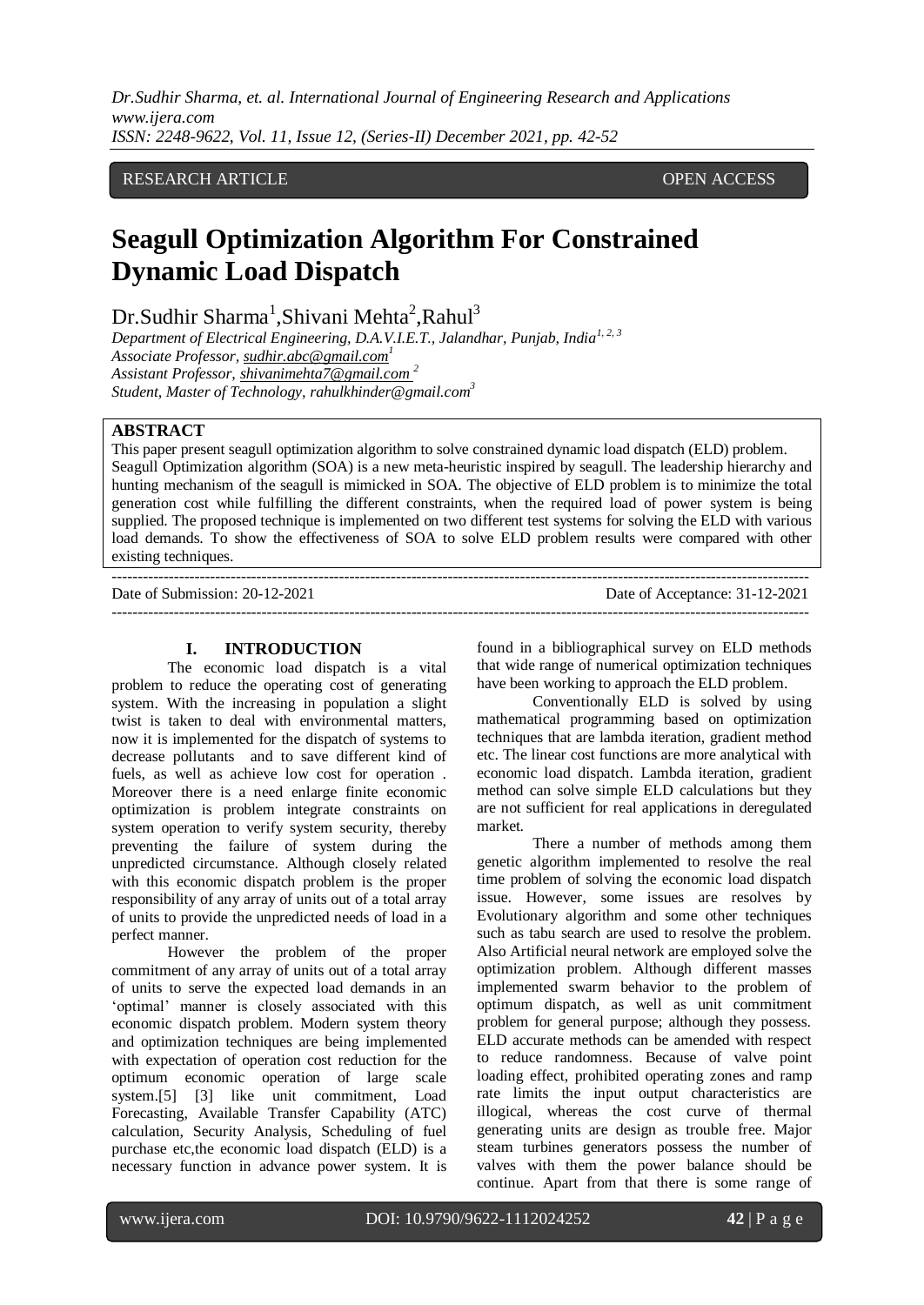generating units where the operation is difficult to run that regions are prohibited operating zones (POZ). After that, operating spans for connected online units is opposed by their ramp rate limits. The amount of either increase or decrease of output power of generating units is finite in a range to keep thermal changes in the turbine between safe ranges and to

shun shortening of life. That is way ramp rate constraints made regular ED problem to Dynamic Economic Dispatch (DED) problem. It makes more difficult to solve the ED problem due to occurrence of these nonlinearities in practical generator operations

#### **PROBLEM FORMULATION**

as quadratic equation in terms of power generated as shown below:

 $FC = a*P^2 + b*P + c$ Where "FC" Is fuel cost In Economic load dispatch the objective is to find out the generation

Our objective is to minimize this fuel cost. We can extend this problem to time span of 24 hours with each hour having different load demand then above equation can be Fuel Cost  $\sum_{i=1}^{24} \square \sum_{i=1}^{N} \square a_i P_i^2 + b_i P_i + c_i$ modified as :

This is called dynamic load dispatch where load demand is changing with time.

The Fuel cost for the generator can be expressed of generator generating power "P"and "a, b&c" are fuel cost coefficients.

If there is N number of generators committed, then load demand can be divided among them economically for which overall Fuel cost equation can be written like this:

Fuel Cost  $\sum_{i=1}^{N} \equiv FC(P_i) = \sum_{i=1}^{N} \equiv ai \ P_i^2 = b_i P_i + c_i$ 

as to fulfill load demand with minimum operating costs while for.

# LINEAR CONSTRAINTS

Generation capacity constraint

For normal system operations, real power output of each generator is within its lower and upper limits as follows,

$$
P_i^{min} \leq P_i \leq P_i^{max}
$$

Power balance constraint

$$
\sum_{i=1}^{n} Pgi = P_d + P_L \qquad P_{L} = \sum_{i=1}^{n} P_{gi} B_{ij} P_{gj} + \sum_{i=1}^{n} B_o P_{gi} + B_{oo}
$$

 $P_A$  is Power demand &  $P_T$  is power losses which are calculated with

#### **NON-LINEARCONSTRAINTS**

The actual characteristics of generators are drawn by considering the non-linear constraints. These characteristics exhibit higher order non-linearity and discontinuities. Thus, the ELD problem becomes a complex non-convex optimization problem [26]. Generator ramp rate limits

Prohibited operating zones

Valve point loading effects

**DELD CONSIDERING VALVE POIN TLOADING EFFE CT S**

To control every generators output power, the power plant employs several valves. The valve point loading effect occurs when each steam admission valve in a turbine starts to open, thus producing a rippling effect on the cost curve.

$$
F_T = \sum_{i=1}^n a_i P_i^2 + b_i P_i + c_i + |e_i \times \sin\{f_i \times \text{Pgimin} - \text{Pgi}\}\
$$

www.ijera.com DOI: 10.9790/9622-1112024252 **43** | P a g e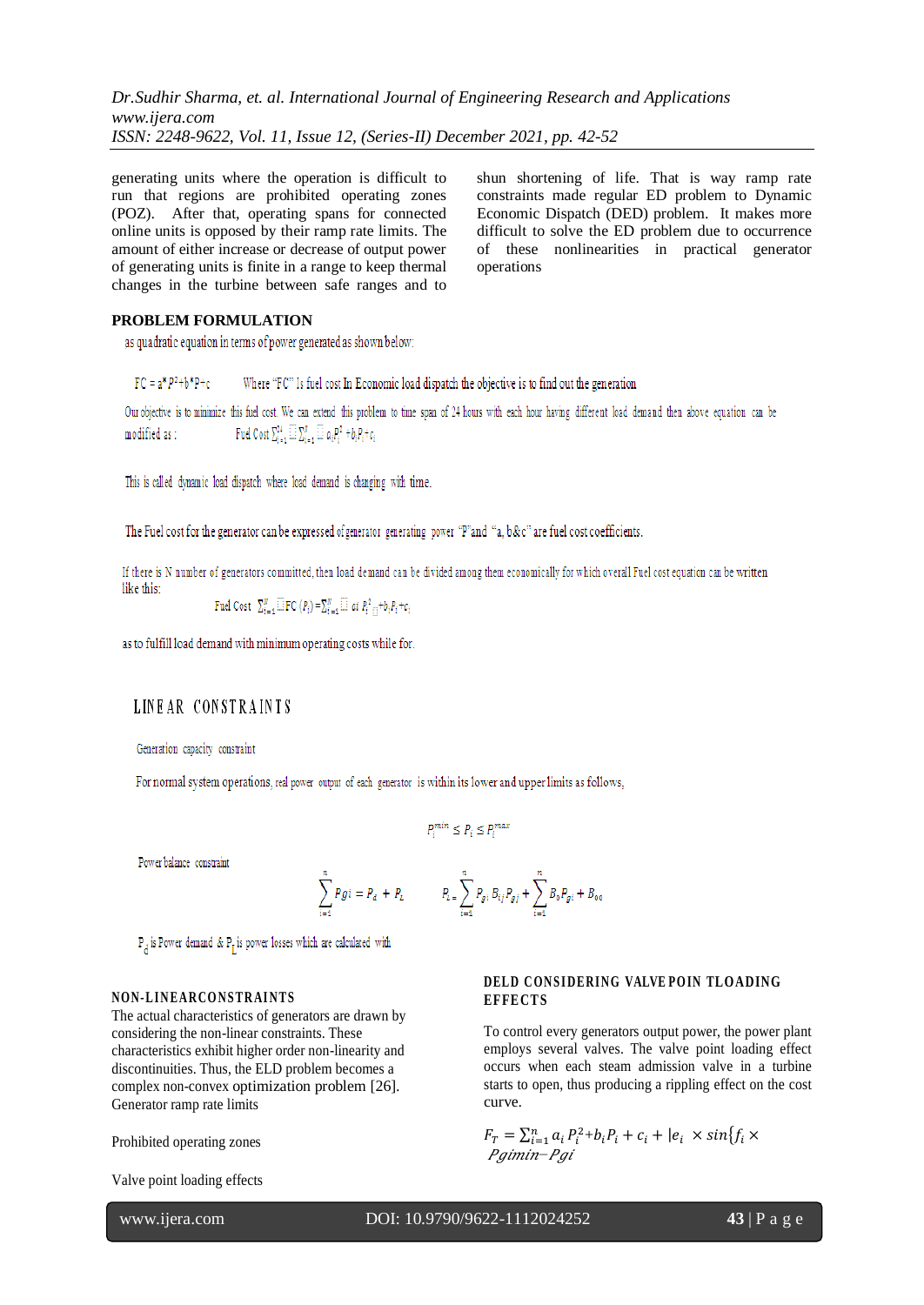

**Figure 1:** Fuel cost curve under valve point loading [2]

$$
P_j \in \left\{ \begin{array}{l} P_j^{\min} \leq P_j \leq P_{j,1}^l, \\[1.5ex] P_{j,k-1}^u \leq P_j \leq P_{j,k}^l, \\[1.5ex] P_{j,n_j-1}^u \leq P_j \leq P_j^{\max}, \\[1.5ex] k=2,3,\ldots,n_j, j=1,2,\ldots,N_g, \end{array} \right.
$$

#### **GENERATING UNIT RAMP RATE LIMIT**

Ramp rates are the maximum rates specified for each unit at which the power output of a unit can be increased (ramp up rate) or decreased (ramp down rate) in a time interval.Violation of generation ramp rates will shorten the life of the rotor and therefore has to be satisfied in a practical system operation where the generation changes with demand.

#### **Increase in generation limited by:**

$$
P_j - P_j^0 \leq \mathbf{UR}_j.
$$

Decrease in generation limited by:

$$
P_j^0 - P_j \leq \mathbf{DR}_j,
$$

#### **SEAGULL OPTIMIZATION ALGORITHM**

The main inspiration of this algorithm is the migration and attacking behaviors of a seagull in nature. These behaviors are mathematically modeled and implemented to emphasize exploration and exploitation in a given search space.Generally, seagulls live in colonies. They use their intelligence to find and attack the prey. The most important thing about the seagulls is their migrating and attacking behaviors.

Migration is defined as the seasonal movement of seagulls from one place to another to find the richest

#### **POZ: PROHIBITED OPERATING ZONES**

The prohibited operating zones (POZ) are due to steam valve operation or vibration in shaft bearing. The feasible operating zones of the *j*th generator can be described as follows:



and most abundant food sources that will provide adequate energy.

**The mathematical models of migration and attacking the prey are discussed.** During migration, the algorithm simulates how the group of seagulls move towards one position to another.

In this phase, a seagull should satisfy three conditions**:•**

**Avoiding the collisions:** To avoid the collision between neighbors (i.e., other seagulls), an additional variable A is employed for the calculation of new search agent position  $Cs = Ps(x) * A$ 

where  $\vec{C}$  Cs represents the position of search agent which does not collide with other search agent,  $\rightarrow$  Ps representsthe current position of search agent, x indicates the current iteration, and A represents the movement behavior of search agent in a given search space.

 $A = fc - (x \times (fc/Maxiteration))$ 

where:  $x = 0, 1, 2, \ldots$ , Maxiteration

where fc is introduced to control the frequency of employing variable A which is linearly decreased from fc to 0. In this work, the value of fc is set to 2.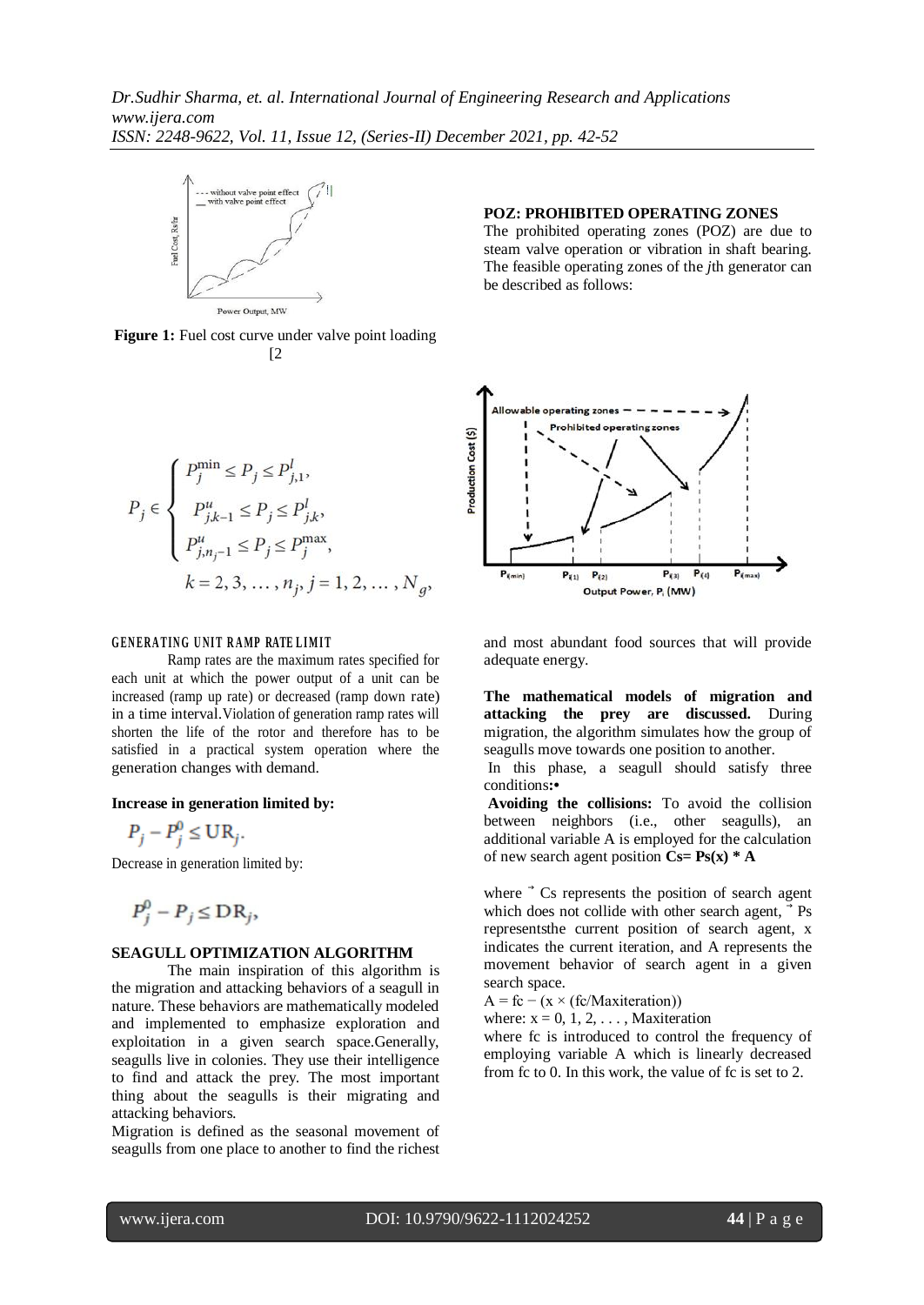The mathematical models of migration and attacking the prey are discussed.



**Movement towards best neighbor's direction**: After avoiding the collision between neighbors, the search agents are move towards the direction of best neighbor.**M**<sup> $\cdot$ </sup>**s** = **B** × (**P** $\cdot$ **bs**(**x**)  $-$ **<sup>** $\cdot$ **</sup><b>Ps**(**x**))

Where  $M$ 's represents the positions of search agent  $P^{\dagger}$ s towards the best fit search agent  $P^{\dagger}$ bs (i.e., fittest seagull). The behavior of B is randomized which is responsible for proper balancing between exploration and exploitation. B is calculated as:  $B = 2 \times A2 \times rd$ 

Whererd is a random number lies in the range of [0, 1].

**Remain close to the best search agent**: Lastly, the search agent can update its position with respect to best search agent

which isD<sup>3</sup>s =  $C^3s + M^3s$  (9)

where  $\overrightarrow{D}$ 's represents the distance between the search agent and best fit search agent (i.e., best seagull whose fitness value is less).

**Attacking (exploitation):**The exploitation intends to exploit the history and experience of the search process. Seagulls can change the angle of attack continuously as well as speed during migration. They maintain their altitude using their wings and weight. While attacking the prey, the spiral movement behavior occurs in the air.

This behavior in x, y, and z planes is described as follows.

 $x' = r \times cos(k)$   $y' = r \times sin(k)$  (11)  $z' = r \times k$   $r = u \times e k v (13)$ 

where r is the radius of each turn of the spiral, k is a random number in range  $[0 \le k \le 2\pi]$ . u and v are constants to define the spiral shape, and e is the base of the natural logarithm. The updated position of search agent is calculated using

 $P^{\rightarrow} s(x) = (D^{\rightarrow} s \times x' \times y' \times z') + P^{\rightarrow} bs(x)$ 

Where  $\overrightarrow{P}$  Ps(x) saves the best solution and updates the position of other search agents.

#### **II. RESULTS& DISCUSSIONS**

#### **I. To develop improved Seagull optimization algorithm and test it on different benchmark functions**

We propose an improved version of existing Seagull optimization algorithm (SOA) algorithm by hybridizing it with very popular Simulated Annealing (SA) technique. The improved version of SOA i.e., SOA-SA is tested on 7 unimodal and 6 multimodal mathematical benchmark functions.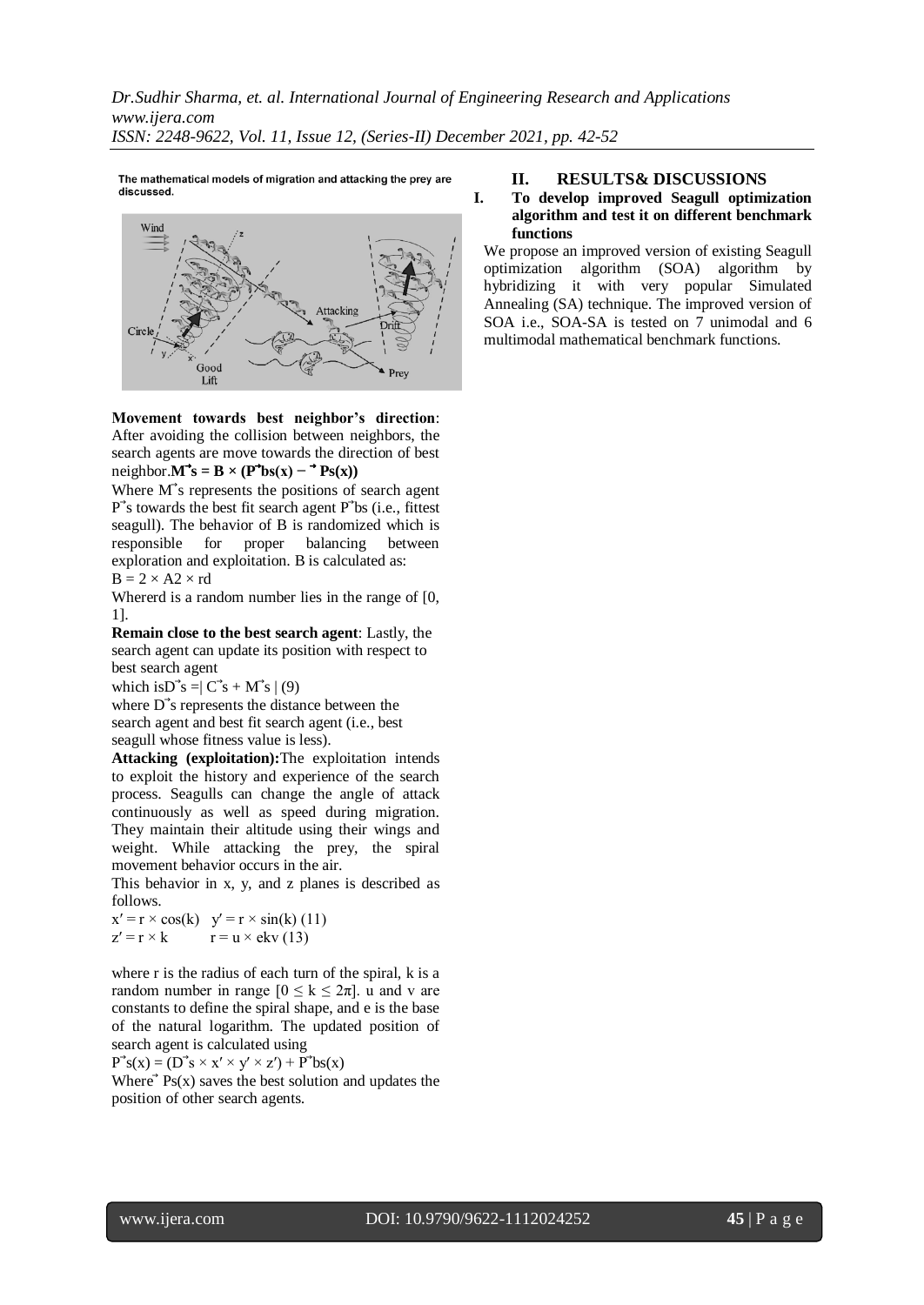| <b>Function</b>                                             | Range           | D  | Fmin     |
|-------------------------------------------------------------|-----------------|----|----------|
| $F1(y)=\sum_{i=1}^n y_i^2$                                  | $[-100, 100]$   | 30 | $\Omega$ |
| $F2(y)=\sum_{i=1}^n  y_i  + \prod_{i=1}^n  y_i $            | $[-10, 100]$    | 30 | $\Omega$ |
| $F3(y)=\sum_{i=1}^n(\sum_{j=1}^i y_j)^2$                    | $[-100, 100]$   | 30 | $\Omega$ |
| $F4(y)=max_i[ y_i , 1 \le i \le n]$                         | $[-100, 100]$   | 30 | $\Omega$ |
| $F5(y)=\sum_{i=1}^{n-1} \{100(y_{i+1}-y_i^2)^2+(y_i-1)^2\}$ | $[-30, 30]$     | 30 | 0        |
| $F6(y)=\sum_{i=1}^{n}(y_i+0.5)^2$                           | $[-100, 100]$   | 30 | $\Omega$ |
| $F7(y)=\sum_{i=1}^n iy_i^4 + random(0,1)$                   | $[-1.28, 1.28]$ | 30 |          |

| Table.1. Unimodal benchmark functions |  |  |
|---------------------------------------|--|--|
|---------------------------------------|--|--|

|  |  |  |  | <b>Table</b> 2. Results of unimodal functions |
|--|--|--|--|-----------------------------------------------|
|--|--|--|--|-----------------------------------------------|

| <b>Function</b> | <b>Algorithm Indices</b> | <b>Best</b> | Mean        | Worst       | SD          |
|-----------------|--------------------------|-------------|-------------|-------------|-------------|
| $\overline{F1}$ | <b>SOA</b>               | 0.110779817 | 0.746756719 | 2.534267812 | 0.58502583  |
|                 | SOA-SA                   | 1.07839E-05 | 0.001576762 | 0.005725766 | 0.00137021  |
| F2              | <b>SOA</b>               | 0.011673452 | 0.075060759 | 0.164691666 | 0.040868653 |
|                 | SOA-SA                   | 0.010644108 | 0.039424795 | 0.176544123 | 0.030688028 |
| F3              | <b>SOA</b>               | 30.52998405 | 431.5223201 | 2863.753184 | 573.7172456 |
|                 | SOA-SA                   | 0.026822791 | 0.52869091  | 1.712109355 | 0.487791764 |
| F4              | <b>SOA</b>               | 3.545836655 | 29.01469614 | 58.94006852 | 17.17509757 |
|                 | SOA-SA                   | 0.063681634 | 0.65315192  | 1.051202987 | 0.409513315 |
| F5              | <b>SOA</b>               | 55.04436402 | 134.5095516 | 366.2038492 | 69.66607059 |
|                 | SOA-SA                   | 49.14327665 | 57.48281624 | 94.79618104 | 12.87523543 |
| F6              | <b>SOA</b>               | 8.07275827  | 10.1397504  | 13.23078448 | 1.228610122 |
|                 | SOA-SA                   | 6.43669126  | 7.948462439 | 8.897852611 | 0.612310281 |
| F7              | <b>SOA</b>               | 0.006624057 | 0.023238814 | 0.068475206 | 0.014057079 |
|                 | SOA-SA                   | 0.00588943  | 0.017197091 | 0.059897611 | 0.011538813 |

#### Table.3. Multimodal benchmark functions

| <b>Function</b>                                                                                                                                                                                                                                                                   | Range           | D  | Fmin         |
|-----------------------------------------------------------------------------------------------------------------------------------------------------------------------------------------------------------------------------------------------------------------------------------|-----------------|----|--------------|
| $F(0) = \sum_{i=1}^{n} -y_i \sin (\sqrt{ y_i })$                                                                                                                                                                                                                                  | $[-500, 500]$   | 30 | $-12569.5$   |
| $F9(y)=\sum_{i=1}^{n} [y_i^2 - 10 \cos(2\pi y_i) + 10]$                                                                                                                                                                                                                           | $[-5.12, 5.12]$ | 30 | $\mathbf{0}$ |
| F10(y)=-20 exp $\left(-0.2\sqrt{\frac{1}{n}\sum_{i=1}^{n} y_i^2}\right)$<br>$-exp\left(\frac{1}{n}\sum_{i=1}^{n}cos(2\pi y_i)\right) + 20 + e$                                                                                                                                    | $[-32.32]$      | 30 | $\Omega$     |
| $F11(y) = \frac{1}{4000} \sum_{i=1}^{n} y_i^2 - \prod_{i=1}^{n} \cos\left(\frac{y_i}{\sqrt{i}}\right) + 1$                                                                                                                                                                        | $[-600, 600]$   | 30 | $\mathbf{0}$ |
| $F12(y) = \frac{\pi}{2} \left\{ 10\sin(\pi x_1) + \sum_{i=1}^{n-1} (x_i - 1)^2 [1 + 10\sin^2(\pi x_{i+1})] + \right\}$<br>$(x_n - 1)^2$ + $\sum_{i=1}^n u(y_i, 10, 100, 4)$<br>$x_i = 1 + \frac{y_i + 1}{4}$<br>$u(y_i,k,a,m)=\left\{\begin{matrix}k(y_i-a)^m&; &y_i>a\\ 0&; &-a$ | $[-50, 50]$     | 30 | 0            |
| F13(y)= $0.1\left\{ \sin^2(3\pi y_1) + \sum_{i=1}^n (y_i - 1)^2 [1 + \sin^2(3\pi y_i + 1)] + \right\}$<br>$(y_n-1)^2[1+sin^2(2\pi y_n)] + \sum_{i=1}^n u(y_i, 5,100,4)$                                                                                                           | $[ -50.50]$     | 30 | $\mathbf{0}$ |

# www.ijera.com DOI: 10.9790/9622-1112024252 **46** | P a g e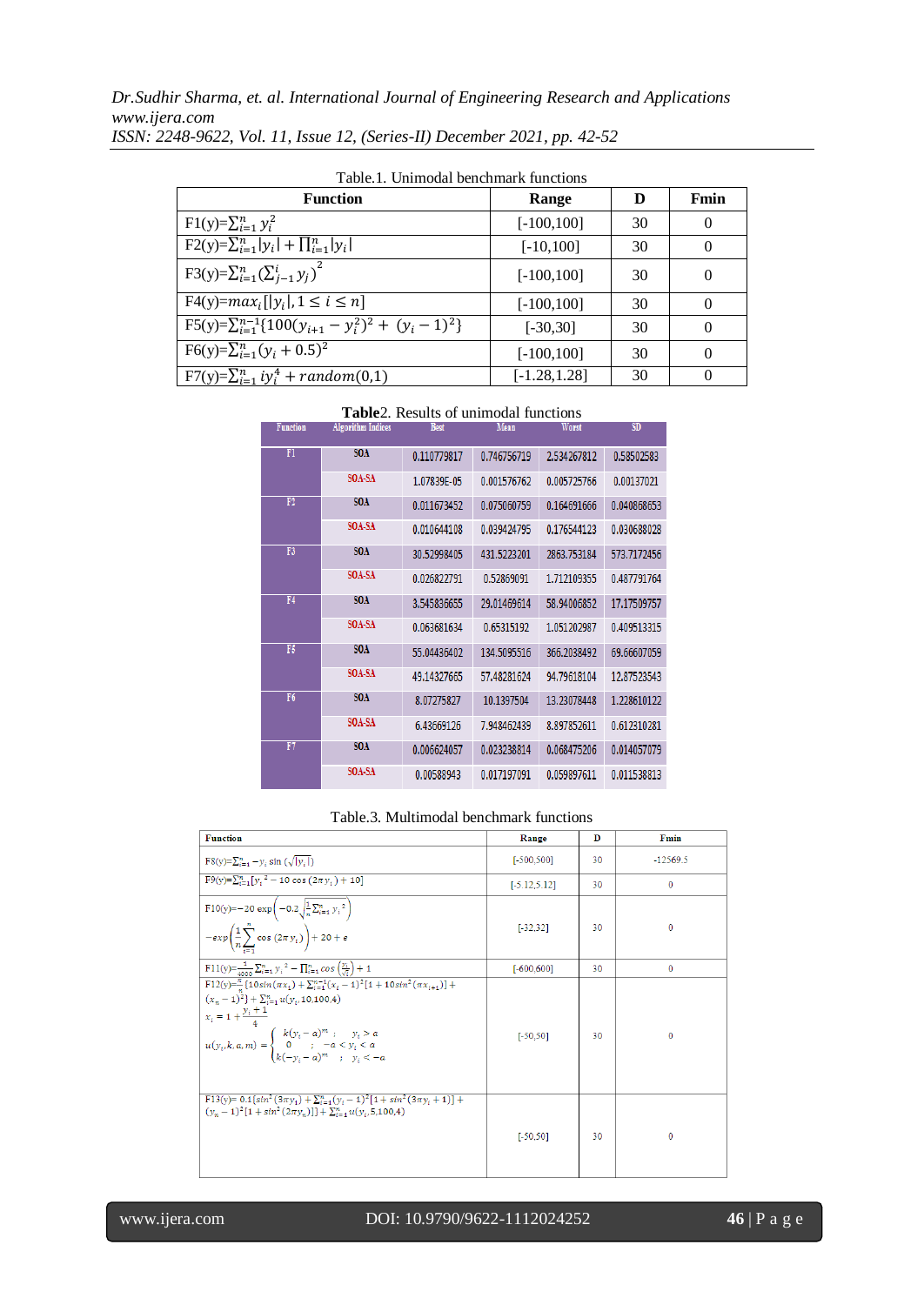| <b>Table.4.</b> Results Multimodal functions |                          |                |                |              |             |  |  |  |  |  |
|----------------------------------------------|--------------------------|----------------|----------------|--------------|-------------|--|--|--|--|--|
| <b>Function</b>                              | <b>Algorithm Indices</b> | <b>Best</b>    | Mean           | Worst        | <b>SD</b>   |  |  |  |  |  |
| <b>FS</b>                                    | <b>SOA</b>               | $-8447.060922$ | $-6451.780027$ | -5026.913047 | 735.516645  |  |  |  |  |  |
|                                              | SOA-SA                   | $-8111.825005$ | $-6348.609559$ | -4738.18943  | 848.1032139 |  |  |  |  |  |
| F9                                           | <b>SOA</b>               | 0.202601057    | 50.84227146    | 244.5738547  | 49.70055641 |  |  |  |  |  |
|                                              | SOA-SA                   | 11.02544925    | 16.90354503    | 21.22731315  | 2.082191673 |  |  |  |  |  |
| <b>F10</b>                                   | <b>SOA</b>               | 19.96270162    | 19.96506269    | 19.96676885  | 0.00089607  |  |  |  |  |  |
|                                              | SOA-SA                   | 0.00236171     | 0.074018366    | 1.858043432  | 0.337023723 |  |  |  |  |  |
| F11                                          | <b>SOA</b>               | 0.231338079    | 0.558354151    | 0.981242844  | 0.206992061 |  |  |  |  |  |
|                                              | SOA-SA                   | 1.76886E-05    | 0.000153612    | 0.000717345  | 0.000160556 |  |  |  |  |  |
| F12                                          | <b>SOA</b>               | 0.670848459    | 1.21123851     | 2.269241919  | 0.433390526 |  |  |  |  |  |
|                                              | SOA-SA                   | 0.39632695     | 0.647401138    | 0.927014066  | 0.13948411  |  |  |  |  |  |
| <b>F13</b>                                   | <b>SOA</b>               | 4.60562975     | 6.548824221    | 17.56561032  | 2.44157647  |  |  |  |  |  |
|                                              | SOA-SA                   | 0.9747431      | 1.376777755    | 1.626064102  | 0.158161527 |  |  |  |  |  |

**To solve single-objective optimum generation dispatch for different IEEE test case systems**

II. **Six unit system-** The improved SOA is tested on IEEE 30 bus 6 generator system for economic load dispatch problem with power demand of 700 MW. The power losses are calculated using krons loss formula

| Unit | ai      | Di       | Ci        | Pmin | Pmax |
|------|---------|----------|-----------|------|------|
|      | 0.15240 | 38.53973 | 756.79886 | 10   | 125  |
| 2    | 0.10587 | 46.15916 | 451.32513 | 10   | 150  |
| 3    | 0.02803 | 40.39655 | 1049.9977 | 35   | 225  |
| 4    | 0.03546 | 38.30553 | 1243.5311 | 35   | 210  |
| 5    | 0.02111 | 36.32782 | 1658.5596 | 130  | 325  |
| 6    | 0.01799 | 38.27041 | 1356.6592 | 125  | 315  |

Table A.2 Cost Coefficients and power limits of six unit

The B<sub>in</sub> loss coefficient matrix is given by

|  |  | ${\tiny \begin{bmatrix} 0.000014 & 0.000017 & 0.000015 & 0.000019 & 0.000026 & 0.000022\\ 0.000017 & 0.000060 & 0.000013 & 0.000016 & 0.000015 & 0.000020\\ 0.000015 & 0.000013 & 0.000065 & 0.000017 & 0.000024 & 0.000019\\ 0.000019 & 0.000016 & 0.000017 & 0$<br>$l_{0.000022}$ 0.000020 0.000019 0.000025 0.000032 0.000085 |
|--|--|----------------------------------------------------------------------------------------------------------------------------------------------------------------------------------------------------------------------------------------------------------------------------------------------------------------------------------|

|            | Algorithm Total_Cost G1 G2                       |  | G3 | G4 | G5                                      | G6 | <b>Power</b> loss |
|------------|--------------------------------------------------|--|----|----|-----------------------------------------|----|-------------------|
| <b>SOA</b> | 36912.30 28.23 10.26 118.15 118.97 230.70 213.13 |  |    |    |                                         |    | 19.44             |
| SOA SA     | 36912.18                                         |  |    |    | 28.65 10.00 119.50 118.71 230.42 212.13 |    | 19.41             |

www.ijera.com DOI: 10.9790/9622-1112024252 **47** | P a g e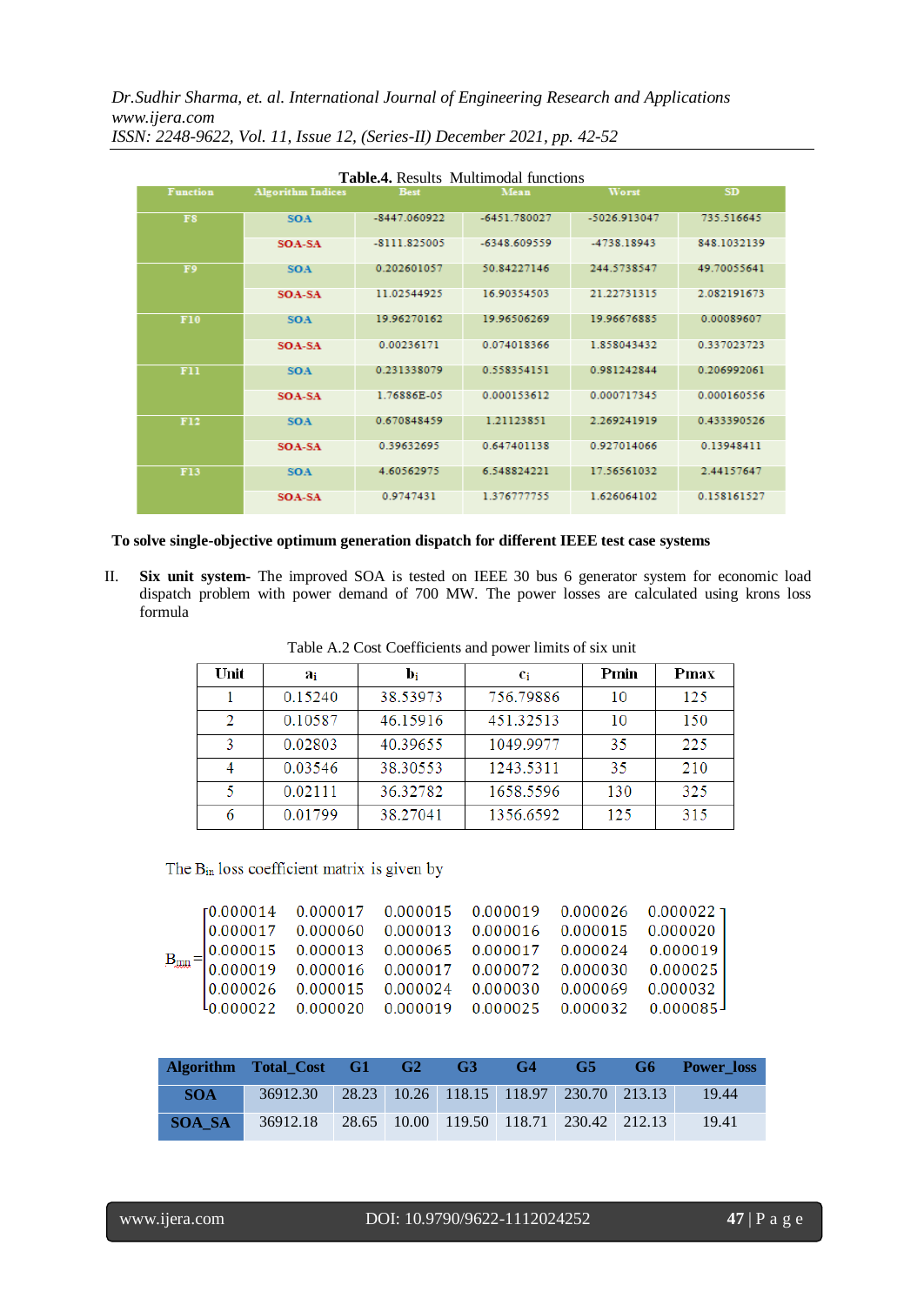*Dr.Sudhir Sharma, et. al. International Journal of Engineering Research and Applications www.ijera.com*



*ISSN: 2248-9622, Vol. 11, Issue 12, (Series-II) December 2021, pp. 42-52*

### **III. FORTY SYSTEM WITH VALVE LOADING EFFECT**

The improved SOA is tested on 40 generator system with valve loading effects for economic load dispatch problem with power demand of 10500 MW. The transmission losses are neglected in this system.

| Unit           | $a_i$   | $\mathbf{b}_{i}$ | $c_i$    | $e_i$ | $f_i$ | Pmin | <b>Pmax</b> |
|----------------|---------|------------------|----------|-------|-------|------|-------------|
| 1              | 0.00690 | 6.73             | 94.705   | 100   | 0.084 | 36   | 114         |
| $\overline{2}$ | 0.00690 | 6.73             | 94.705   | 100   | 0.084 | 36   | 114         |
| 3              | 0.02028 | 7.07             | 309.540  | 100   | 0.084 | 60   | 120         |
| $\overline{4}$ | 0.00942 | 8.18             | 369.030  | 150   | 0.063 | 80   | 190         |
| $\overline{5}$ | 0.01140 | 5.35             | 148.890  | 120   | 0.077 | 47   | 97          |
| 6              | 0.01142 | 8.05             | 222.330  | 100   | 0.084 | 68   | 140         |
| 7              | 0.00357 | 8.03             | 287.710  | 200   | 0.042 | 110  | 300         |
| $8\,$          | 0.00492 | 6.99             | 391.980  | 200   | 0.042 | 135  | 300         |
| 9              | 0.00573 | 6.60             | 455.760  | 200   | 0.042 | 135  | 300         |
| 10             | 0.00605 | 12.9             | 722.820  | 200   | 0.042 | 130  | 300         |
| 11             | 0.00515 | 12.9             | 635.200  | 200   | 0.042 | 94   | 375         |
| 12             | 0.00569 | 12.8             | 654.690  | 200   | 0.042 | 94   | 375         |
| 13             | 0.00421 | 12.5             | 913.400  | 300   | 0.035 | 125  | 500         |
| 14             | 0.00752 | 8.84             | 1760.400 | 300   | 0.035 | 125  | 500         |
| 15             | 0.00752 | 8.84             | 1760.400 | 300   | 0.035 | 125  | 500         |
| 16             | 0.00752 | 8.84             | 1760.400 | 300   | 0.035 | 125  | 500         |
| 17             | 0.00313 | 7.97             | 647.850  | 300   | 0.035 | 220  | 500         |
| 18             | 0.00313 | 7.95             | 649.690  | 300   | 0.035 | 220  | 500         |
| 19             | 0.00313 | 7.97             | 647.830  | 300   | 0.035 | 242  | 550         |
| 20             | 0.00313 | 7.97             | 647.810  | 300   | 0.035 | 242  | 550         |
| 21             | 0.00298 | 6.63             | 785.960  | 300   | 0.035 | 254  | 550         |
| 22             | 0.00298 | 6.63             | 785.960  | 300   | 0.035 | 254  | 550         |
| 23             | 0.00284 | 6.66             | 794.530  | 300   | 0.035 | 254  | 550         |
| 24             | 0.00284 | 6.66             | 794.530  | 300   | 0.035 | 254  | 550         |
| 25             | 0.00277 | 7.10             | 801.320  | 300   | 0.035 | 254  | 550         |
| 26             | 0.00277 | 7.10             | 801.320  | 300   | 0.035 | 254  | 550         |
| 27             | 0.52124 | 3.33             | 1055.100 | 120   | 0.077 | 10   | 150         |

Table: Cost Coefficients and power limits of 40 units

www.ijera.com DOI: 10.9790/9622-1112024252 **48** | P a g e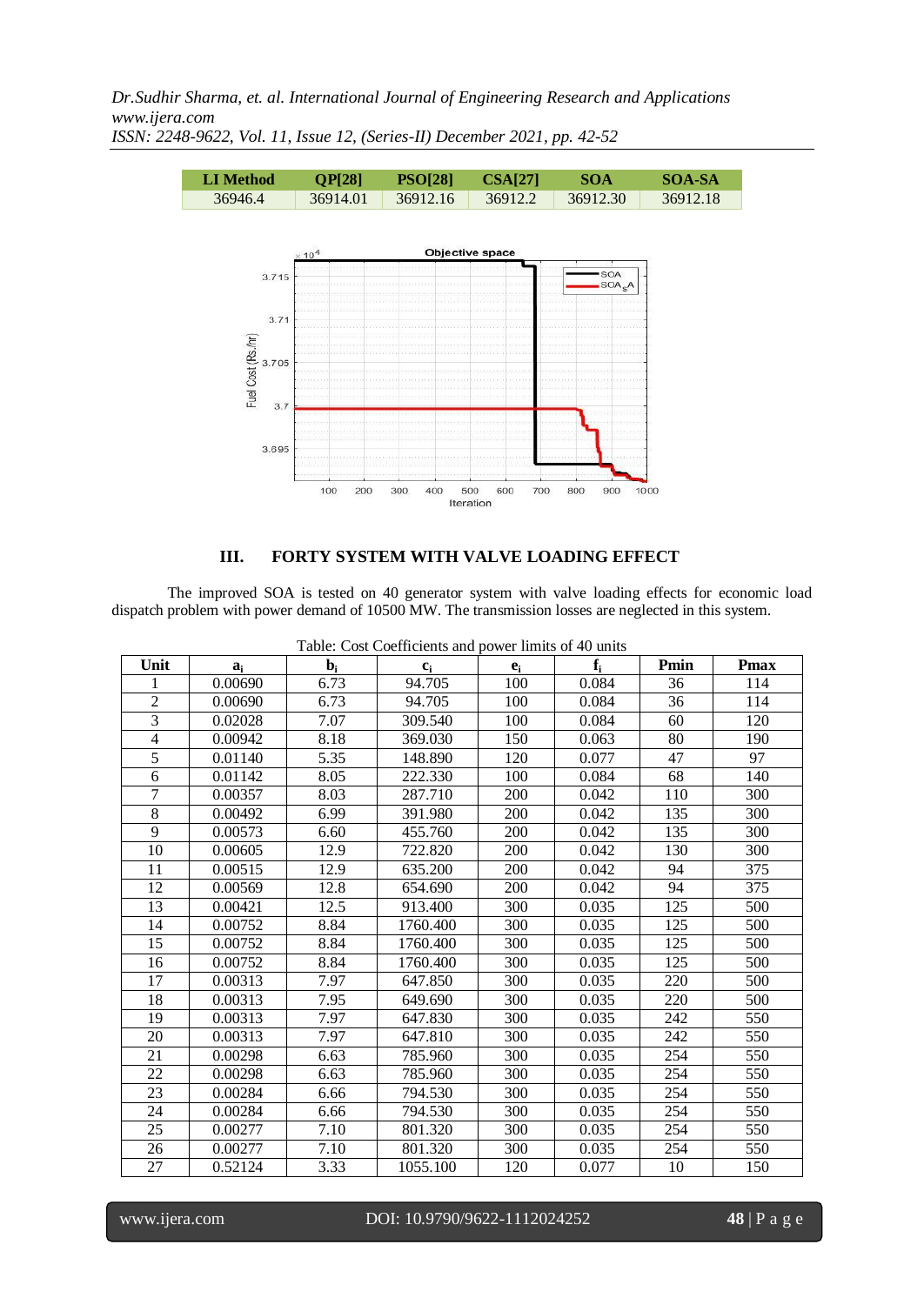*Dr.Sudhir Sharma, et. al. International Journal of Engineering Research and Applications www.ijera.com*

| 28 | 0.52124 | 3.33 | 1055.100 | 120 | 0.077 | 10  | 150 |
|----|---------|------|----------|-----|-------|-----|-----|
| 29 | 0.52124 | 3.33 | 1055.100 | 120 | 0.077 | 10  | 150 |
| 30 | 0.01140 | 5.35 | 148.890  | 120 | 0.077 | 47  | 97  |
| 31 | 0.00160 | 6.43 | 222.920  | 150 | 0.063 | 60  | 190 |
| 32 | 0.00160 | 6.43 | 222.920  | 150 | 0.063 | 60  | 190 |
| 33 | 0.00160 | 6.43 | 222.920  | 150 | 0.063 | 60  | 190 |
| 34 | 0.00010 | 8.95 | 107.870  | 200 | 0.042 | 90  | 200 |
| 35 | 0.00010 | 8.62 | 116.580  | 200 | 0.042 | 90  | 200 |
| 36 | 0.00010 | 8.62 | 116.580  | 200 | 0.042 | 90  | 200 |
| 37 | 0.01610 | 5.88 | 307.450  | 80  | 0.098 | 25  | 110 |
| 38 | 0.01610 | 5.88 | 307.450  | 80  | 0.098 | 25  | 110 |
| 39 | 0.01610 | 5.88 | 307.450  | 80  | 0.098 | 25  | 110 |
| 40 | 0.00313 | 7.97 | 647.830  | 300 | 0.035 | 242 | 550 |

*ISSN: 2248-9622, Vol. 11, Issue 12, (Series-II) December 2021, pp. 42-52*

Table : Power dispatch for 40-unit system with 10,500 MW load demand

| Algorithm      | <b>SOA</b> | SOA-SA    | G21               | 523.2877 | 523.63566 |
|----------------|------------|-----------|-------------------|----------|-----------|
| G1             | 113.9999   | 113.99993 | G22               | 523.2981 | 523.47979 |
| G2             | 111.8701   | 112.3629  | G23               | 523.2984 | 524.55181 |
| G <sub>3</sub> | 97.45146   | 101.94447 | G24               | 523.4739 | 523.94386 |
| G4             | 181.4278   | 179.79924 | G25               | 523.2845 | 523.55109 |
| G5             | 92.09078   | 96.994879 | G26               | 523.2853 | 523.29556 |
| G6             | 140        | 139.99956 | G27               | 12.24632 | 10.352001 |
| G7             | 300        | 300       | G28               | 15.94785 | 12.047829 |
| G8             | 299.9988   | 291.2085  | G29               | 10.16851 | 10.52715  |
| G <sub>9</sub> | 299.9762   | 293.40297 | G30               | 92.69087 | 89.239775 |
| G10            | 167.7625   | 130.0867  | G31               | 190      | 190       |
| G11            | 94.19242   | 94.153144 | G32               | 190      | 190       |
| G12            | 168.7999   | 168.79982 | G33               | 190      | 189.99993 |
| G13            | 125.0229   | 304.53047 | G34               | 184.9582 | 199.91931 |
| G14            | 394.2794   | 394.27959 | G35               | 168.6141 | 199.99988 |
| G15            | 304.5225   | 304.52155 | G36               | 177.3682 | 199.99958 |
| G16            | 394.2795   | 304.52123 | G37               | 109.9999 | 93.212729 |
| G17            | 489.2833   | 489.28018 | G38               | 110      | 39.444092 |
| G18            | 489.2803   | 489.27946 | G39               | 109.9999 | 89.769576 |
| G19            | 511.2796   | 511.30573 | G40               | 511.2795 | 511.2795  |
| G20            | 511.2813   | 511.28056 | <b>Total Cost</b> | 121963.3 | 122132.78 |

Table : Comparison of fuel cost with other techniques for 40-Unit system

| Method              | Minimum Cost $(\frac{6}{h})$ | Average Cost $(\frac{f}{h})$ | Maximum Cost (\$/ h) |
|---------------------|------------------------------|------------------------------|----------------------|
| <b>HGPSO</b> [25]   | 124797.13                    | 126855.70                    | <b>NA</b>            |
| SPSO [25]           | 124350.40                    | 126074.40                    | <b>NA</b>            |
| PSO [24]            | 123930.45                    | 124154.49                    | <b>NA</b>            |
| CEP [26]            | 123488.29                    | 124793.48                    | 126902.89            |
| <b>HGAPSO</b> [25]  | 122780.00                    | 124575.70                    | NA.                  |
| FEP [26]            | 122679.71                    | 124119.37                    | 127245.59            |
| <b>MFEP</b> [26]    | 122647.57                    | 123489.74                    | 124356.47            |
| IFEP $[26]$         | 122624.35                    | 123382.00                    | 125740.63            |
| EP-SQP [24]         | 122323.97                    | 122379.63                    | <b>NA</b>            |
| HPSOM $[25]$        | 122112.40                    | 124350.87                    | <b>NA</b>            |
| <b>PSO-SQP</b> [24] | 122094.67                    | 122245.25                    | <b>NA</b>            |
| SOA                 | 122132.78                    | 12332.98                     | 124675.15            |
| SOA-SA              | 121963.3                     | 122731.45                    | 124287.47            |

www.ijera.com DOI: 10.9790/9622-1112024252 **49** | P a g e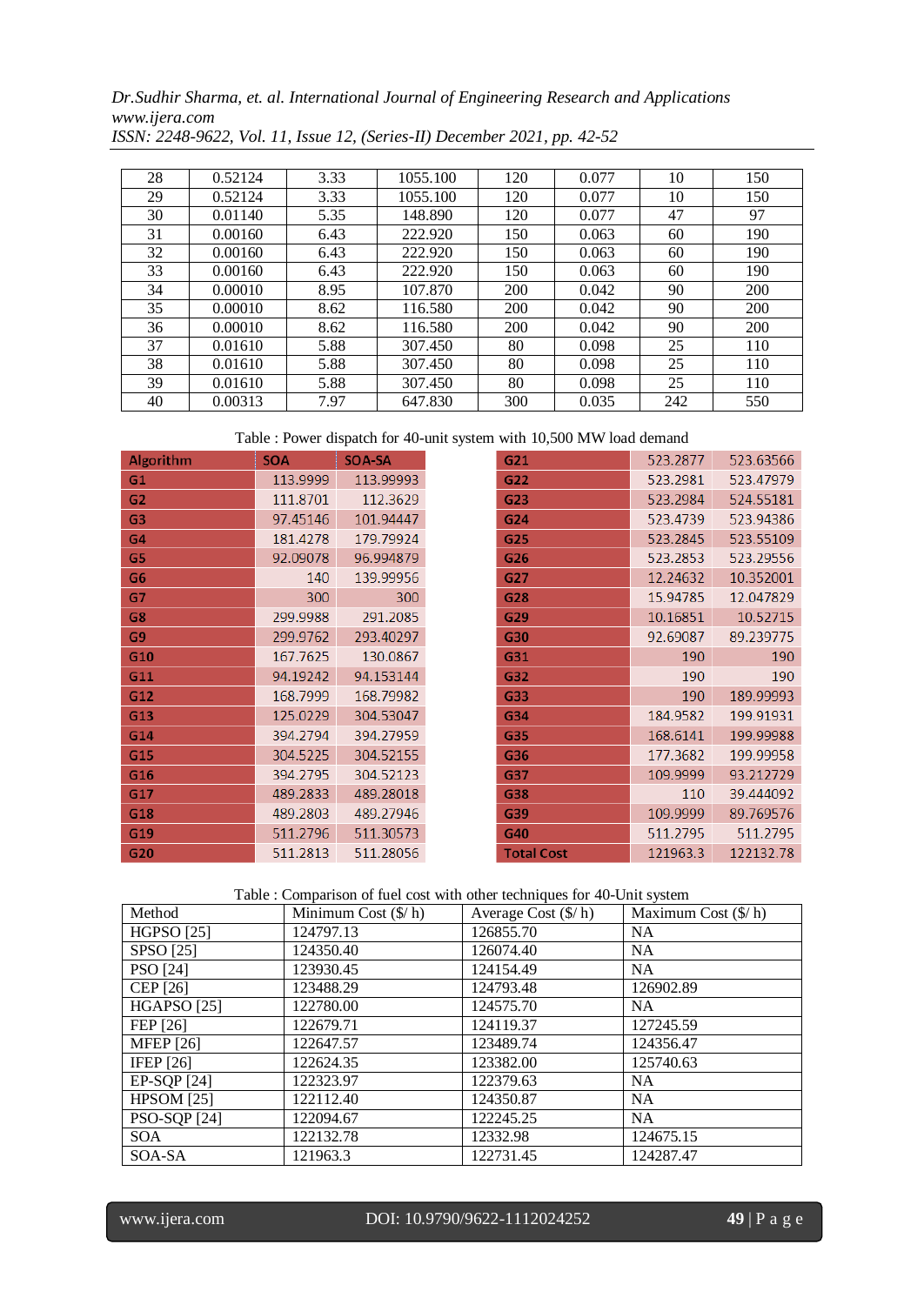# **IV. TO COMPARE THE RESULTS OBTAINED BY PROPOSED TECHNIQUE WITH OTHER TECHNIQUES.**

|      |      | <b>SOA</b>     |          |          |          |          |                |          |          |          |     |
|------|------|----------------|----------|----------|----------|----------|----------------|----------|----------|----------|-----|
| Hour | Load | G <sub>1</sub> | G2       | G3       | G4       | G5       | G <sub>6</sub> | G7       | G8       | G9       | G10 |
|      | 1036 | 259.8043       | 167.5093 | 109.4452 | 114.694  | 108.1655 | 58.36006       | 33.0706  | 76.99919 | 42.29003 | 55  |
| 2    | 1110 | 170.0379       | 253.7797 | 188.6885 | 128.4442 | 158.8801 | 69.66475       | 23.0178  | 56.01724 | 20.97064 | 55  |
| 3    | 1258 | 216.1083       | 281.6559 | 234.3256 | 88.72504 | 148.1672 | 78.01008       | 33.38807 | 60.99277 | 61.8204  | 55  |
| 4    | 1406 | 281.2667       | 344.6004 | 213.0365 | 98.89355 | 98.8741  | 85.15915       | 24.05771 | 57.92845 | 48.60066 | 55  |
| 5    | 1480 | 346.6916       | 316.9701 | 199.7026 | 152.3626 | 141.4114 | 65.68037       | 59.58384 | 72.52213 | 71.13745 | 55  |
| 6    | 1628 | 359.2331       | 330.6878 | 273.9618 | 230.9409 | 92.42783 | 112.4451       | 39.061   | 78.40674 | 41.88921 | 55  |
| 7    | 1702 | 408.2757       | 336.2798 | 239.9492 | 280.8132 | 120.3821 | 159.7236       | 20.12565 | 61.78684 | 34.65592 | 55  |
| 8    | 1776 | 388.1214       | 288.8014 | 160.3482 | 258.4471 | 77.07147 | 143.5736       | 60.27558 | 59.07488 | 20.55932 | 55  |
| 9    | 1924 | 402.8996       | 335.3795 | 137.424  | 192.403  | 86.05102 | 131.5981       | 30.45026 | 73.19803 | 28.17579 | 55  |
| 10   | 2072 | 440.2605       | 386.0193 | 231.2275 | 143.2745 | 160.3017 | 110.6668       | 35.2017  | 60.33303 | 25.95275 | 55  |
| 11   | 2146 | 462.9746       | 453.2602 | 268.6408 | 164.7005 | 186.9288 | 145.5098       | 35.22156 | 65.53254 | 49.04739 | 55  |
| 12   | 2220 | 467.4507       | 451.6404 | 220.7356 | 148.2987 | 165.1048 | 102.5891       | 64.65163 | 62.29437 | 28.05589 | 55  |
| 13.  | 2072 | 470            | 457.4521 | 222.9751 | 188.8804 | 167.2028 | 87.13033       | 29.4621  | 73.16302 | 57.70697 | 55  |
| 14   | 1924 | 468.4926       | 460      | 210.8956 | 141.9252 | 217.7671 | 96.84557       | 27.47926 | 61.80877 | 36.12461 | 55  |
| 15   | 1776 | 467.6442       | 419.1038 | 130.8225 | 85.73703 | 188.3571 | 60.11122       | 26.79156 | 58.79312 | 32.34517 | 55  |
| 16   | 1554 | 448.4774       | 397.5367 | 152.0276 | 94.47006 | 137.7026 | 107.406        | 37.88866 | 88.09223 | 29.59144 | 55  |
| 17   | 1480 | 468.8882       | 435.4956 | 122.4931 | 69.03222 | 112.8944 | 81.14182       | 20.865   | 52.21389 | 61.50403 | 55  |
| 18   | 1628 | 470            | 450.5338 | 160.7217 | 66.55676 | 152.1954 | 103.7005       | 58.51434 | 87.92053 | 28.41308 | 55  |
| 19   | 1776 | 462.6283       | 438.5247 | 190.2834 | 97.56319 | 140.2455 | 66.5225        | 38.17207 | 62.88365 | 50.9443  | 55  |
| 20   | 2072 | 470            | 444.6985 | 224.4395 | 104.024  | 183.7824 | 69.2367        | 41.52223 | 81.09416 | 44.90073 | 55  |
| 21   | 1924 | 417.4134       | 382.0362 | 140.8753 | 179.8303 | 208.9498 | 66.66146       | 22.0827  | 108.7351 | 63.10206 | 55  |
| 22   | 1628 | 343.5904       | 399.9893 | 139.4281 | 138.4242 | 159.6242 | 107.5437       | 32.20178 | 105.3798 | 22.52453 | 55  |
| 23   | 1332 | 262.023        | 375.28   | 78.21599 | 110.7684 | 110.5716 | 159.5313       | 76.84221 | 74.26923 | 29.96231 | 55  |
| 24   | 1184 | 195.3871       | 365.6694 | 100.4969 | 85.0715  | 76.44666 | 120.7501       | 112.0062 | 53.8493  | 20.11948 | 55  |
|      |      |                |          |          |          |          |                |          |          |          |     |

Total Cost for DELD using SOA

5075450.616

 $\overline{\phantom{a}}$ 

|                                  |      | SOA SA   |          |          |          |          |          |          |             |          |                 |  |
|----------------------------------|------|----------|----------|----------|----------|----------|----------|----------|-------------|----------|-----------------|--|
|                                  | Load | G1       | G2       | G3       | G4       | G5       | G6       | G7       | G8          | G9       | G <sub>10</sub> |  |
| 1                                | 1036 | 235.2882 | 199.9673 | 99.34018 | 89.33553 | 91.76709 | 96.21128 | 40.07348 | 103.9091    | 27.8482  | 55              |  |
| 2                                | 1110 | 253.2508 | 256.797  | 88.65566 | 68.77269 | 140.9603 | 118.5278 | 29.15929 | 72.44822    | 23.89183 | 55              |  |
| 3                                | 1258 | 331.8652 | 245.7622 | 154.4481 | 78.611   | 111.7605 | 105.9839 | 52.99355 | 101.0581    | 48.77264 | 55              |  |
| 4                                | 1406 | 358.7629 | 321.583  | 92.10263 | 117.5196 | 147.799  | 145.6744 | 33.16565 | 60.68675    | 75.84536 | 55              |  |
| 5                                | 1480 | 423.3848 | 381.4528 | 147.968  | 77.63189 | 132.4834 | 123.3266 | 28.68157 | 94.6341     | 25.69382 | 55              |  |
| 6                                | 1628 | 432.1589 | 417.6505 | 225.1792 | 79.61002 | 152.7989 | 88.40437 | 42.58427 | 77.76647    | 47.50666 | 55              |  |
| 7                                | 1702 | 458.8726 | 410.8462 | 287.7003 | 127.1437 | 192.1339 | 69.52498 | 22.48035 | 47.30158    | 33.50463 | 55              |  |
| 8                                | 1776 | 453.282  | 445.0183 | 254.6559 | 131.1685 | 188.6914 | 123.5322 | 27.65082 | 73.93404    | 24.40124 | 55              |  |
| 9                                | 1924 | 458.9707 | 454.104  | 333.6174 | 90.81515 | 223.2939 | 105.5003 | 27.76173 | 67.73001    | 50.29887 | 55              |  |
| 10                               | 2072 | 422.1714 | 458.5853 | 294.0541 | 142.0503 | 201.2329 | 71.93461 | 91.48415 | 73.17543    | 32.4495  | 55              |  |
| 11                               | 2146 | 465.6342 | 459.3942 | 214.1562 | 163.3981 | 211.1754 | 123.0894 | 23.27194 | 60.21583    | 64.11908 | 55              |  |
| 12                               | 2220 | 467.8004 | 439.6251 | 208.147  | 120.9444 | 150.7598 | 128.9527 | 25.72306 | 52.19568    | 24.65188 | 55              |  |
| 13                               | 2072 | 461.8407 | 460      | 184.971  | 173.4641 | 181.3602 | 129.7563 | 57.51313 | 56.75351    | 25.96573 | 55              |  |
| 14                               | 1924 | 461.771  | 458.1346 | 150.3226 | 165.3735 | 162.466  | 107.8042 | 37.90191 | 69.61781    | 25.49878 | 55              |  |
| 15                               | 1776 | 470      | 439.9172 | 127.5566 | 155.1117 | 205.4836 | 140.0171 | 44.21064 | 66.64603    | 28.22261 | 55              |  |
| 16                               | 1554 | 407.5845 | 407.5305 | 123.4324 | 113.4898 | 164.1328 | 145.461  | 45.19035 | 47.32345    | 27.2999  | 55              |  |
| 17                               | 1480 | 361.494  | 329.5669 | 155.5145 | 122.3792 | 196.63   | 155.3696 | 29.49164 | 66.2287     | 43.89752 | 55              |  |
| 18                               | 1628 | 413.4983 | 406.641  | 165.1487 | 99.46968 | 211.2943 | 111.2225 | 34.38729 | 97.03386    | 24.6594  | 55              |  |
| 19                               | 1776 | 470      | 460      | 169.7827 | 133.8347 | 201.1214 | 71.6867  | 69.11416 | 71.24402    | 27.2793  | 55              |  |
| 20                               | 2072 | 470      | 459.8339 | 101.7326 | 139.8381 | 160.5692 | 66.78778 | 104.1804 | 100.4828    | 38.40817 | 55              |  |
| 21                               | 1924 | 469.1743 | 392.5755 | 121.3929 | 191.3041 | 178.4662 | 89.3965  | 106.4654 | 49.36417    | 57.34753 | 55              |  |
| 22                               | 1628 | 467.1867 | 331.2986 | 187.7787 | 150.0183 | 99.89575 | 109.3053 | 69.17221 | 72.05403    | 39.14977 | 55              |  |
| 23                               | 1332 | 392.1448 | 235.4411 | 236.1607 | 103.0079 | 92.14687 | 71.27295 | 39.20307 | 85.53232    | 24.54385 | 55              |  |
| 24                               | 1184 | 365.5291 | 157.9589 | 238.0172 | 66.32202 | 99.27186 | 62.81328 | 24.90466 | 53.50518    | 60.35115 | 55              |  |
| Total Cost for DELD using SOA SA |      |          |          |          |          |          |          |          | 3995637.225 |          |                 |  |

www.ijera.com DOI: 10.9790/9622-1112024252 **50** | P a g e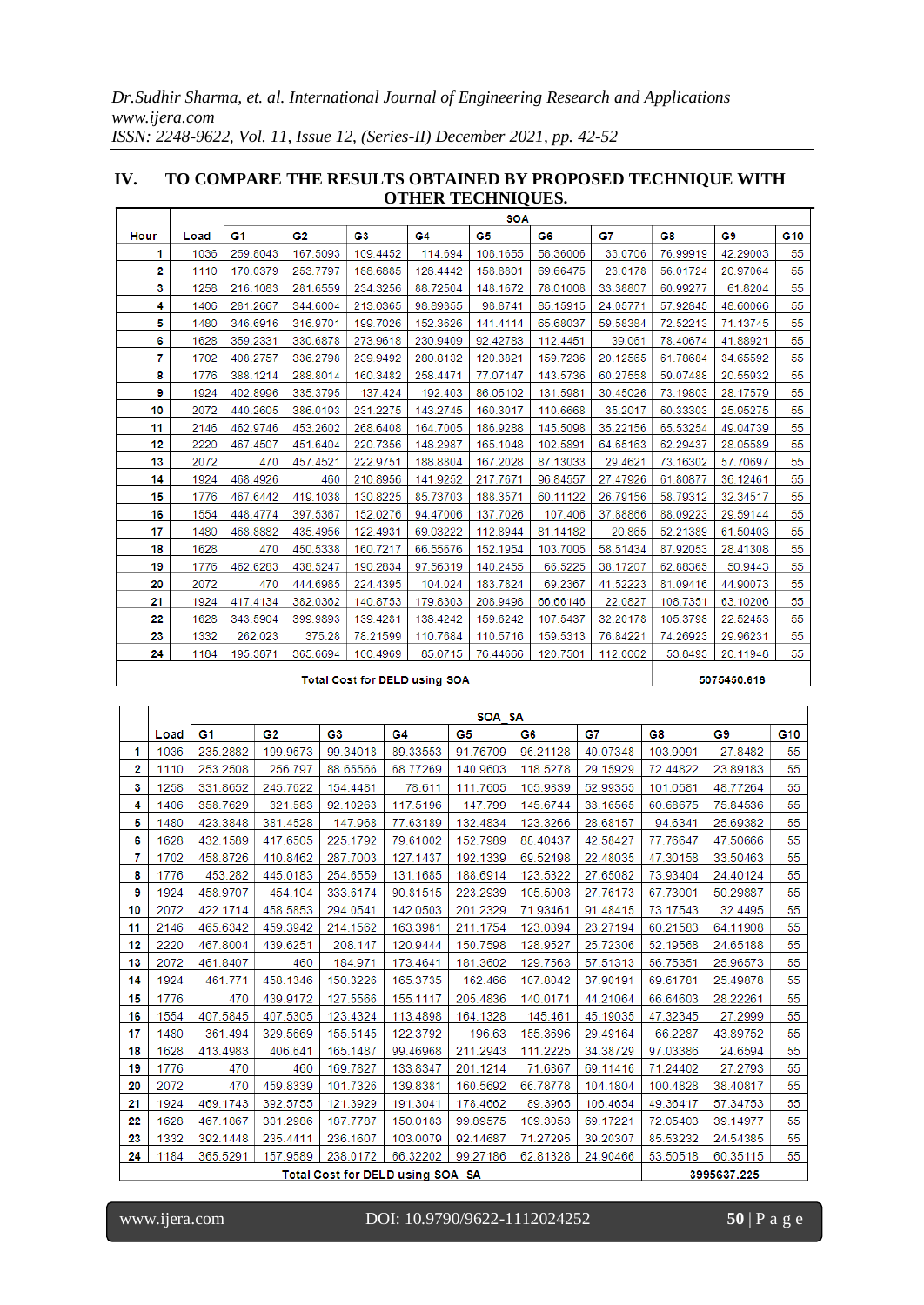#### **REFERENCES**

- [1]. Devi, A. Lakshmi, and O. Vamsi Krishna. "combined Economic and Emission dispatch using evolutionary algorithms-A case study." *ARPN Journal of engineering and applied sciences* 3, no. 6 (2008): 28-35.
- [2]. Singh, Lakhwinder, and J. S. Dhillon. "Cardinal priority ranking based decision making for economic-emission dispatch problem." *International Journal of Engineering, Science and Technology* 1, no. 1 (2009): 272-282.
- [3]. Bhattacharya, Aniruddha, and P. K. Chattopadhyay. "Application of biogeography-based optimization for solving multi-objective economic emission load dispatch problems." *Electric Power Components and Systems* 38, no. 3 (2010): 340-365.
- [4]. Yang, Xin-She. "A new metaheuristic batinspired algorithm." In Nature inspired cooperative strategies for optimization (NICSO 2010), pp. 65-74. Springer, Berlin, Heidelberg, 2010.
- [5]. Rayapudi, S. Rao. "An intelligent water drop algorithm for solving economic load dispatch problem." *International Journal of Electrical and Electronics Engineering* 5, no. 2 (2011): 43-49.
- [6]. Yang, Xin-She, Seyyed Soheil Sadat Hosseini, and Amir Hossein Gandomi. "Firefly algorithm for solving non-convex economic dispatch problems with valve loading effect." *Applied Soft Computing* 12, no. 3 (2012): 1180-1186.
- [7]. Rajasomashekar, S., and P. Aravindhababu. "Biogeography based optimization technique for best compromise solution of economic emission dispatch." *Swarm and Evolutionary Computation* 7 (2012): 47-57.
- [8]. Güvenç, U., Y. Sönmez, S. Duman, and N. Yörükeren. "Combined economic and emission dispatch solution using gravitational search algorithm." *Scientia Iranica* , 19, no. 6 (2012): 1754-1762
- [9]. Wang, Ling, and Ling-po Li. "An effective differential harmony search algorithm for the solving non-convex economic load dispatch problems." *International Journal of Electrical Power & Energy Systems* 44, no. 1 (2013): 832-843.
- [10]. Dubey, Hari Mohan, Manjaree Pandit, B. K. Panigrahi, and Mugdha Udgir. "Economic Load Dispatch by Hybrid Swarm Intelligence Based Gravitational Search Algorithm." *International Journal Of Intelligent Systems*

*And Applications (Ijisa)* 5, no. 8 (2013): 21- 32.

- [11]. Ravi, C. N., and Dr C. Christober Asir Raian. "Differential Evolution technique to solve Combined Economic Emission Dispatch." In *3rd International Conference on Electronics, Biomedical Engineering and its Applications (ICEBEA'2013) January*, pp. 26-27. 2013.
- [12]. Gopalakrishnan, R., and A. Krishnan. "An efficient technique to solve combined economic and emission dispatch problem using modified Ant colony optimization." *Sadhana* 38, no. 4 (2013): 545-556.
- [13]. SECUI, Dinu Călin, Gabriel Bendea, and Cristina HORA. "A Modified Harmony Search Algorithm for the Economic Dispatch Problem." *Studies in Informatics and Control* 23, no. 2 (2014): 143-152.
- [14]. Kherfane, R. L., M. Younes, N. Kherfane, and F. Khodja. "Solving Economic Dispatch Problem Using Hybrid GA-MGA." *Energy Procedia* 50 (2014): 937-944.
- [15]. I. Ziane, F. Benhamida, Y. Salhi and A. Graa, "A fast solver for dynamic economic load dispatch with minimum emission using quadratic programming," *2015 4th International Conference on Systems and Control (ICSC)*, Sousse, 2015, pp. 290-294
- [16]. D. Maity, S. Ghosal, S. Banerjee and C. K. Chanda, "Bare bones teaching learning based optimization for combined economic emission load dispatch problem," *3rd International Conference on Electrical, Electronics, Engineering Trends, Communication, Optimization and Sciences (EEECOS 2016)*, Tadepalligudem, 2016, pp. 1-6.
- [17]. Mirjalili, Seyedali, and Andrew Lewis. "The whale optimization algorithm." Advances in engineering software 95 (2016): 51-67.
- [18]. B. Ghosh, A. K. Chakraborty, A. R. Bhowmik and A. Bhattacharya, "Krill Herd algorithm solution for the economic emission<br>load dispatch in power system load dispatch in power system operations," *2017 7th International Conference on Power Systems (ICPS)*, Pune, 2017, pp. 737-742.
- [19]. M. Kumar and J. S. Dhillon, "An Experimental Study of Ion Motion Optimization for Constraint Economic Load Dispatch Problem," *2018 International Conference on Power Energy, Environment and Intelligent Control (PEEIC)*, Greater Noida, India, 2018, pp. 384-386.
- [20]. Dhiman, Gaurav, and Vijay Kumar. "Seagull optimization algorithm: Theory and its applications for large-scale industrial